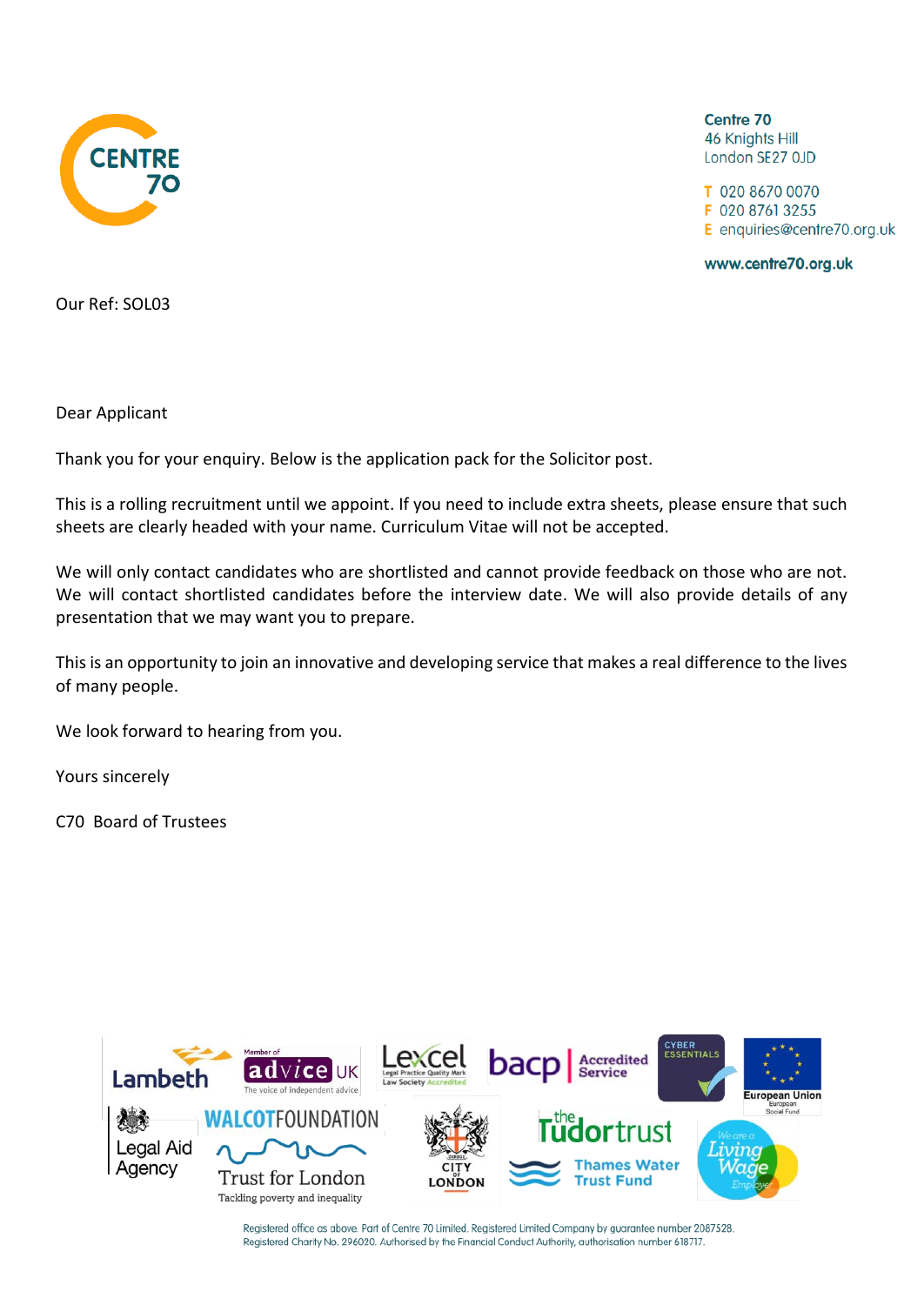Centre 70 (C70) was set up in 1970 and comprises an Advice Centre and a Counselling and Wellbeing Service. We hold the LEXCEL legal practice quality mark and are BACP accredited.

We pride ourselves on our commitment to providing quality assured advice and counselling services delivered to the needs of the community and with efficiency to maximise the numbers helped. For more details see:

#### **Annual Review<http://bit.ly/2VXSWZ> Digital Story<http://bit.ly/2H9uknq>**

We have a friendly and committed staff team, comprising a Director, Head of Advice Services, Counselling and Wellbeing Manager, the Inspire Project Coordinator, solicitor, caseworkers and advice workers, administration staff and accountant. In addition, we have volunteer lawyers. A dedicated and active voluntary management committee drawn from people who live in the local community and surrounding area oversee the management of the organisation.

We have active and monitored policies and procedures, which determine the framework under which work is carried out and maintain quality assured standards. Policies include Equality and Diversity, Confidentiality, Complaints, IT Security and Data Protection, Health and Safety, Safeguarding, Sustainability, Training & Development, Business Continuity, Supervision and File review, and Personnel Policies.

We have specialist Debt, Housing and Benefits projects and a dedicated Utilities Debt advice project (switching, discounts, grants advice). We also provide Student Finance and Grant Advice. We are foodbank voucher holders.

Our Counselling and Wellbeing service provides free and low-cost psychotherapeutic counselling. We support a varied and diverse population and offer free counselling to people facing multiple disadvantages. This means that we are able to support people who may not otherwise have access to psychological support. We also offer peer support, volunteer opportunities and skills training to our service users through our Inspire programme.

We provide a holistic wrap-around service to clients, provide crisis support, deal with underlying issues and also help with preventative work towards sustainable long-term solutions.



#### **OUR MISSION**

We support adults who are facing social, mental, financial or other personal difficulties at our centre and out in their communities, through a holistic programme of free and affordable services:



#### **OUR VALUES**

Passionate, Inclusive, Responsive & Community focussed

#### **OUR IMPACT**

- Increased access to rights and entitlements
- Improved mental health and wellbeing
- Improved access to life opportunities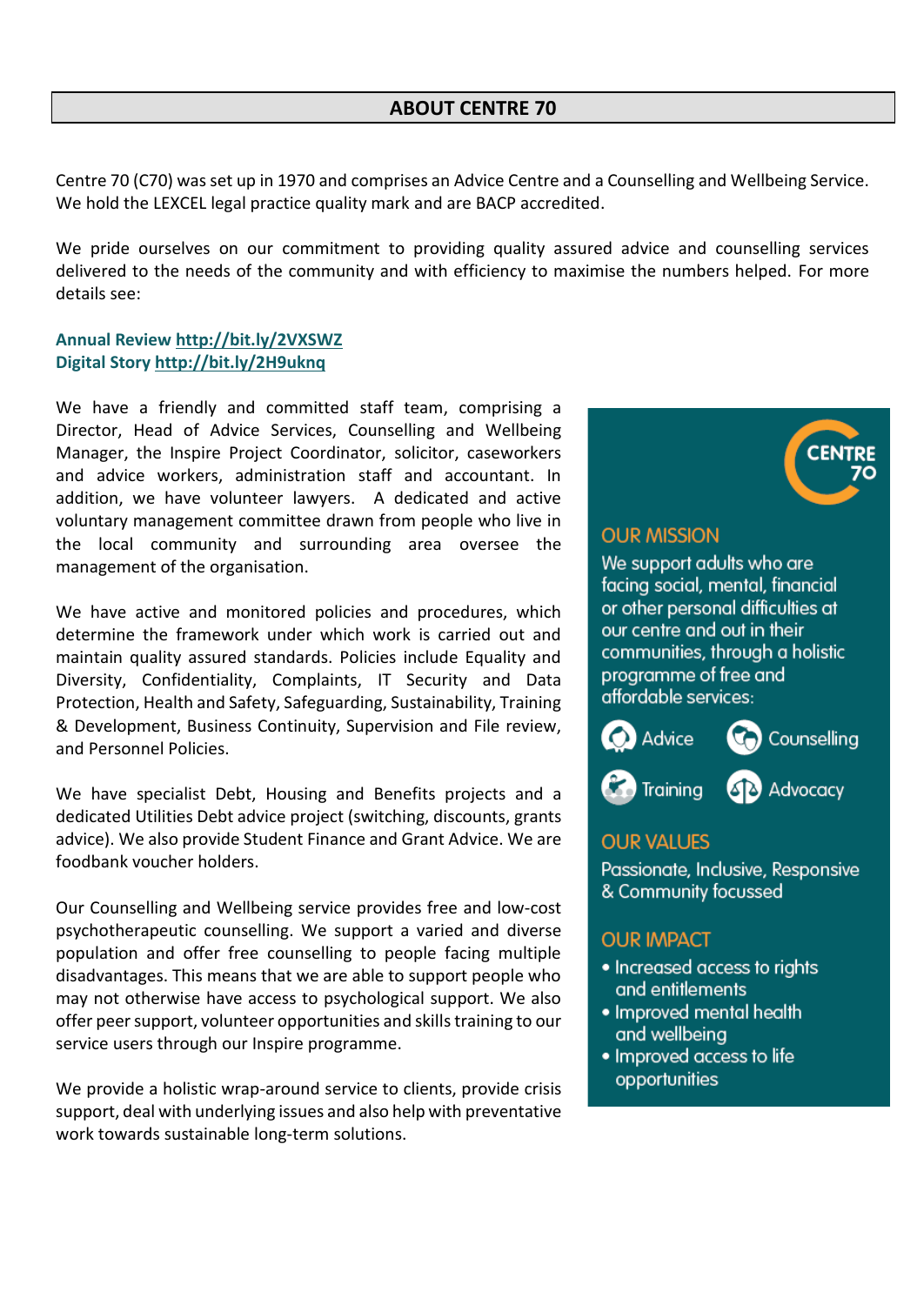#### **SOLICITOR POST**

We are seeking a Principal Housing Solicitor, in whose name reserved legal activity will be conducted, to be part of a small but committed housing team, provide supervision of the two team members (soon to be three) and provide quality specialist advice and casework. Advice is provided through our LAA housing contract and inter party work. We have funding for work out of LAA scope work. The Housing Team are supported by a dedicated Billing Worker as well as use of an external Cost Draughtsperson. You will work with other colleagues providing Debt, Benefit, Utilities and Student Finance and grant advice and with the Counselling and Wellbeing service to provide person centred holistic help.

The work will be very varied and rewarding. We realise that one candidate may not have the full range of skills, knowledge and experience required for this post and therefore training will be provided to the successful candidate.

#### **Training, Supervision & Support**

All workers receive:

- Induction programme
- Supervision and support from experienced managers
- Annual training & in house training
- Annual appraisal
- Opportunities for flexible working including home working, compression of hours etc.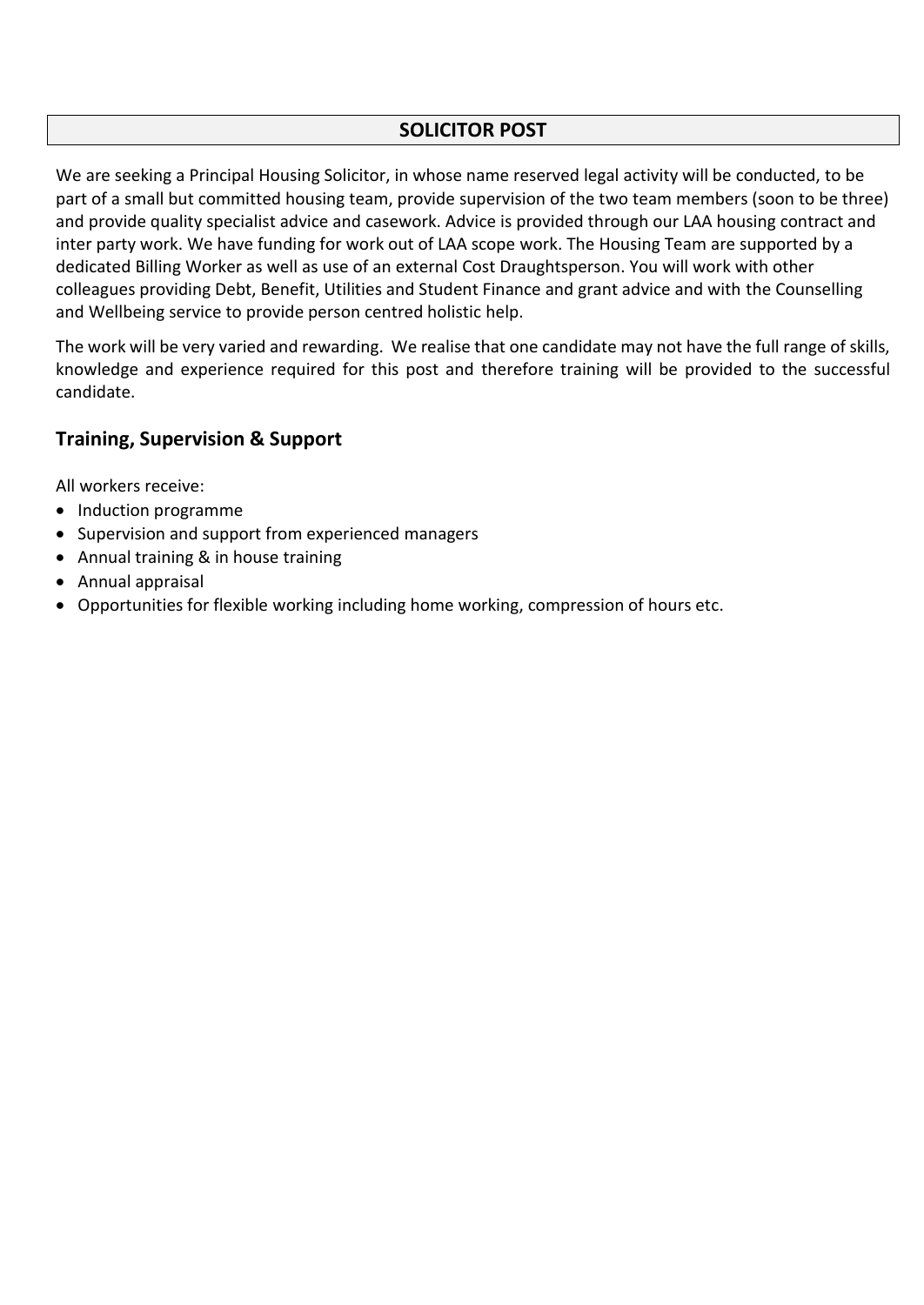#### **Guidance notes on completion of application form, short-listing and interview**

The recruitment panel will only consider information contained in your application form and will assess this against the person specification when deciding who to short list for interview. It is therefore very important that you complete the form clearly and that you provide as much information as possible.

Enclosed you will see a person specification for the job. This lists the essential requirements for the post. The **Supporting Statement Section 3** of the application form is the **most important part** of your application. **You will not be shortlisted unless you have clearly demonstrated how your skill, knowledge and experience meet the essential requirements of the person specification.** You should go through the essential requirements **point by point (using the numbering/lettering)** and, drawing on your current and past work experience, voluntary work, training, knowledge, skills and life experiences, show how you meet each essential requirement **by addressing each in turn**. You should be clear and concise and limit your statement to **no more than four sides of A4.**

If you are short-listed, you will be invited to an interview where the questions will directly relate to the person specification. You may be required to take a short test/s or make a presentation relating to the skills required for the job.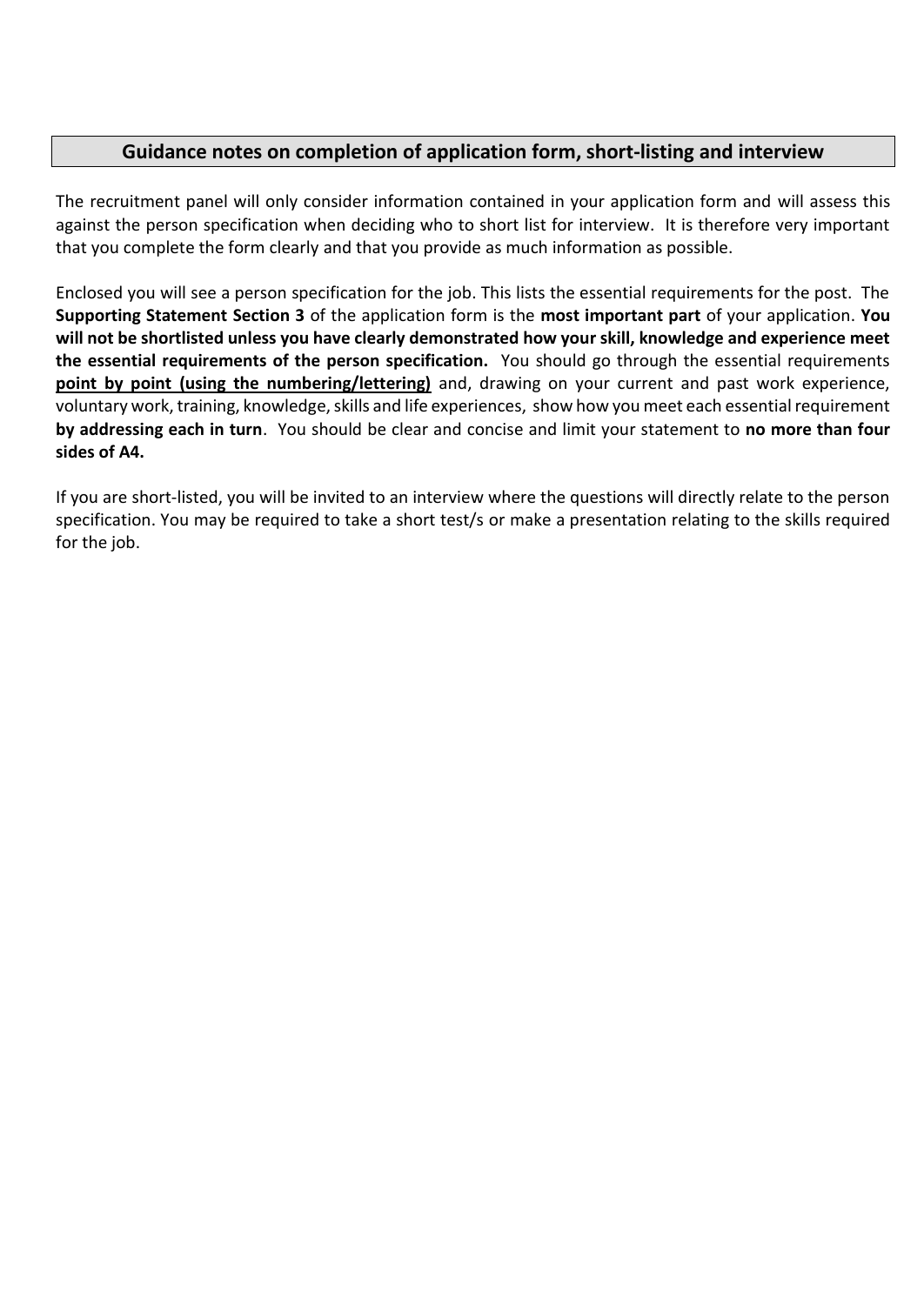

# How we use personal data – information for Job Applicants

Please see C70 general privacy statement on our website **[link](https://centre70.org.uk/assets/documents/privacy-statement-in-use)** (please ask if you would like a paper copy)

For further information on your rights you can contact The Information Commissioner's Office [www.ico.gov.uk](http://www.ico.gov.uk/) 

Under UK GDPR, data subjects are entitled to exercise the following rights:

- **Right of Access**: Find out what kind of personal information is held about you and get a copy of this information.
- **Right of Rectification**: Ask for your information to be updated or corrected.
- **Right to Data Portability**: Receive a copy of the information which we have.
- **Right to Restrict Use**: Ask for your personal information to stop being used in certain cases, including if you believe that the personal information about you is incorrect or the use is unlawful.
- **Right to Object**: Objecting to use of your information (where a party is processing it on legitimate interest basis) and to have your personal information deleted.
- **Right to Erasure**: In certain circumstances, you may also have your personal information deleted.

*Controllers* determine how personal data is processed, *Processors* process personal data on behalf of a Controller, and data subjects are persons whose personal data is collected or used. Controllers within or outside of the EU are required to respond to requests from EU data subjects who ask to exercise their GDPR rights.

C70 collects and processes personal data relating to job applicants. C70 is committed to being transparent about how it collects and uses that data and to meeting its data protection obligations.

#### **Information the organisation collects**

C70 collects a range of information about you. This includes:

- your name, address and contact details, including email address and telephone number;
- details of your qualifications, skills, experience, employment history, training;
- whether or not you have a disability for which the organisation needs to make reasonable adjustments during the recruitment process;
- information about your entitlement to work in the UK;
- information about criminal convictions; and
- details of ethnic origin, disability, gender, sexuality, religion or belief.

The organisation may collect this information in a variety of ways. For example, data might be contained in application forms, CVs or resumes, obtained from your passport or other identity documents, or collected through interviews or other forms of assessment.

C70 may also collect personal data about you from third parties, such as references, information from criminal records checks. We will seek information from third parties only once a job offer to you has been made and will inform you that we are doing so.

Data will be stored in a range of different places, including on your application record, in HR management systems and on other IT systems (including email).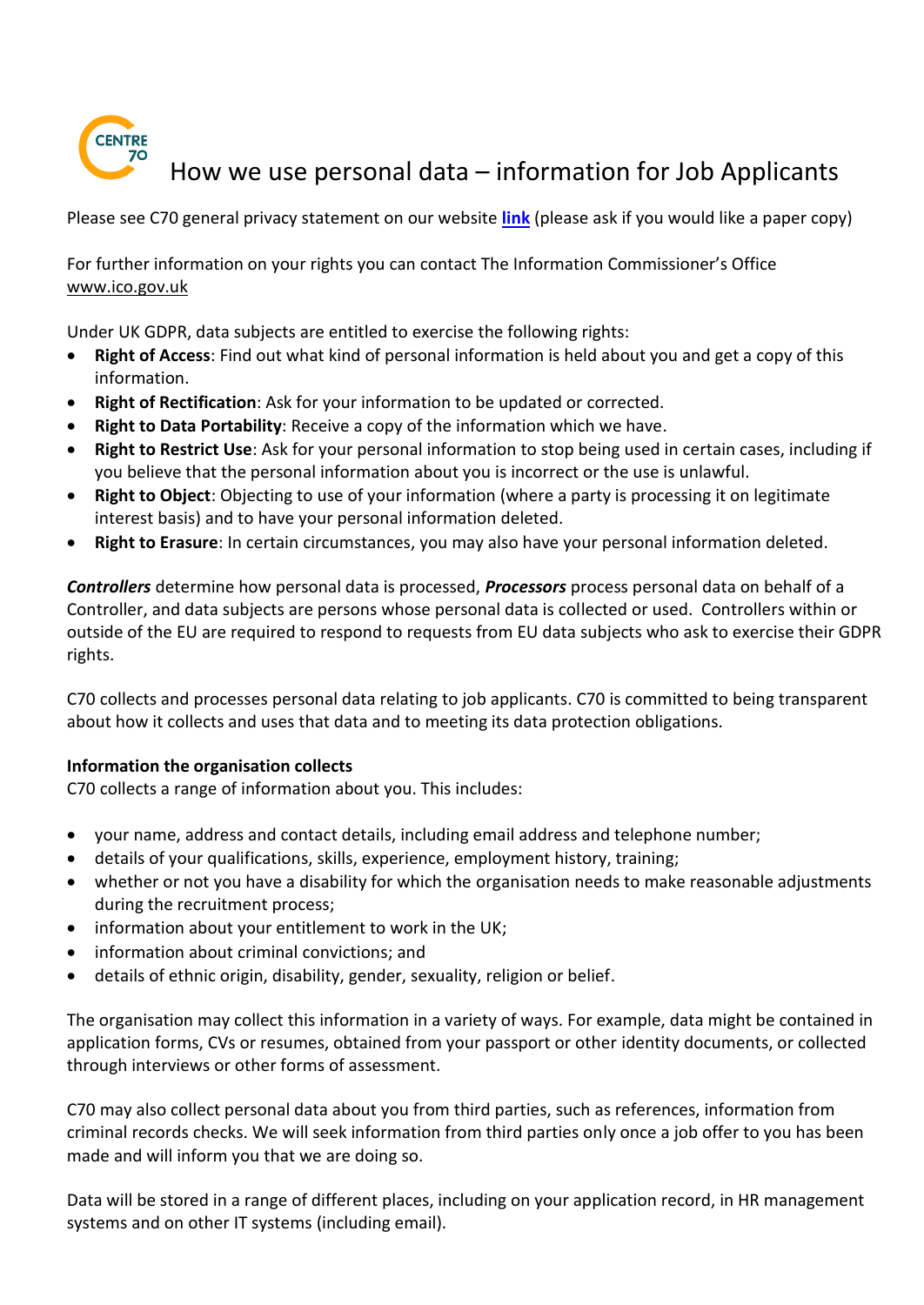#### **How the organisation processes your personal data**

C70 needs to process data to assess your application and to enter into a contract with you.

In some cases, we need to process data to ensure we are complying with our legal obligations. For example, it is required to check a successful applicant's eligibility to work in the UK before employment starts.

We have a legitimate interest in processing personal data during the recruitment process and for keeping records of the process. Processing data from job applicants allows the organisation to manage the recruitment process, assess and confirm a candidate's suitability for employment and decide to whom to offer a job. The organisation may also need to process data from job applicants to respond to and defend legal claims.

C70 may process special categories of data, such as information about ethnic origin, sexual orientation or religion or belief, to monitor recruitment statistics. It may also collect information about whether or not applicants are disabled to make reasonable adjustments for candidates who have a disability. C70 processes such information to carry out its obligations and exercise specific rights in relation to employment.

For most roles, C70 is obliged to seek information about criminal convictions and offences. Where the organisation seeks this information, it does so because it is necessary for it to carry out its obligations and exercise specific rights in relation to employment and a requirement of some funders.

C70 will not use your data for any purpose other than the recruitment exercise for which you have applied. Also, if your application is unsuccessful C70 may keep your personal data on file in case there are future employment opportunities for which you may be suited.

#### **Who has access to data?**

Your information may be shared internally for the purposes of the recruitment exercise. This includes admin staff, interviewers involved in the recruitment process, managers.

C70 will not share your data with third parties, unless your application for employment is successful and it makes you an offer of employment. C70 will then share your data with referees to obtain references for you, employment background check providers to obtain necessary background checks and to the Disclosure and Barring Service.

#### **If you do not provide personal data**

You are under no statutory or contractual obligation to provide data to the organisation during the recruitment process. However, if you do not provide the information, the organisation may not be able to process your application properly or at all.

#### **Security of your information**

C70 will take reasonable precautions to prevent the loss, misuse or alteration of information you provide. All staff and volunteers who access your data have had data protection training to make sure your information is handled sensitively and securely.

C70 stores your information in case files and folders on secure servers and in C70 databases and ensures only authorised access with individual log ins and passwords. The data is backed up and secured securely. Your personal data is kept safe using strong passwords and encryption.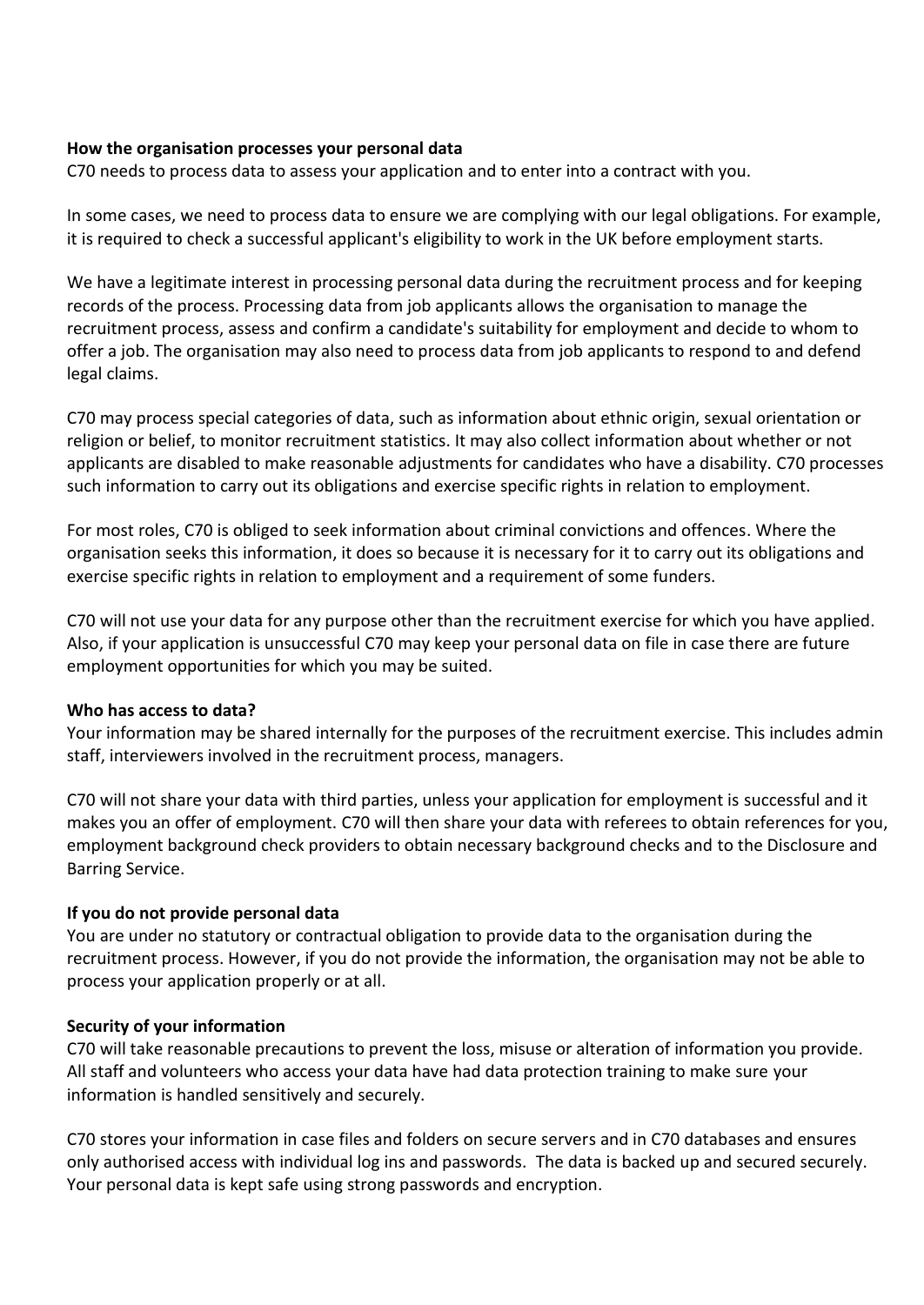#### **Where your data is processed**

Your data is stored and processed within the EEA. If C70 ever has to share your personal data with third parties and suppliers outside the European Economic Area (EEA) C70 will ensure they evidence compliance with GDPR.

#### **Retention Periods**

C70 only keeps your data for as long as is necessary for the purpose(s) for which it was provided. Normally this is for 6 years after the interview or application date. If your application for employment is successful, personal data gathered during the recruitment process will be transferred to your personnel file and retained during your employment. You will be advised of these retention periods separately.

#### **Automated decision-making**

Recruitment processes are not based on automated decision-making.

#### **Your data, correction, deletion, change or preference**

C70 need the information held about you to be accurate and up to date. Please advise promptly of any changes to your personal circumstances or details.

Please get in touch with us at [manager@centre70.org.uk](mailto:manager@centre70.org.uk) or call 020 8670 0070 if you would like to exercise your right:

- to update your details
- obtain a copy of the data C70 has for you
- want C70 to correct or update any information held about you
- if you want to stop receiving information about C70s services or the medium by which that information is communicated
- if you want to request deletion from C70s records
- if you have any questions

#### *If you want to make a complaint*

If you are not happy with how C70 has handled your data, you can [make a complaint](mailto:complaints@centre70.org.uk) complaints@centre70.org.uk

You can also [raise your concern with the Information Commissioner's office](https://ico.org.uk/concerns/handling/) <https://ico.org.uk/concerns/handling/>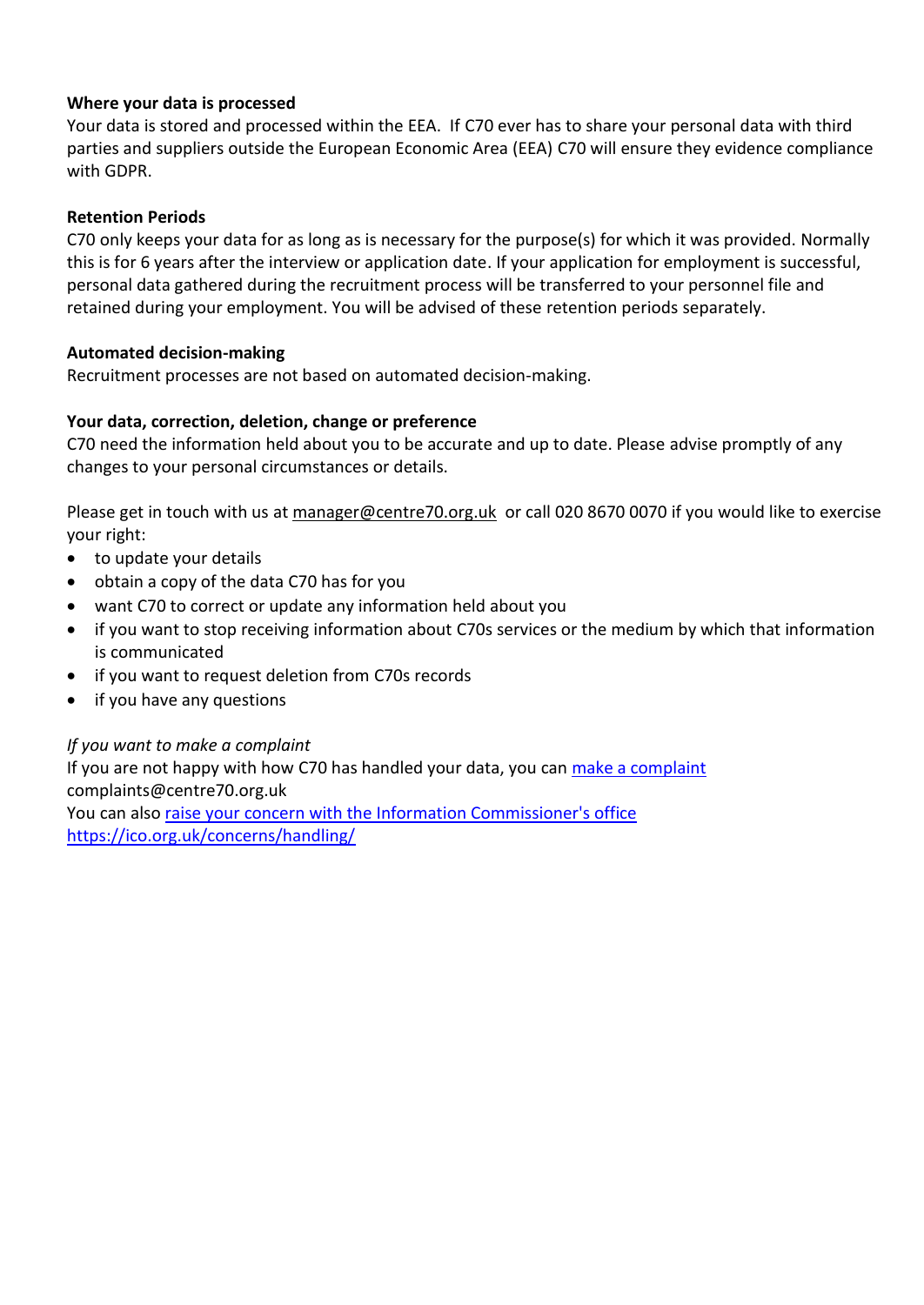#### **EQUALITY AND DIVERSITY DECLARATION**

#### **STATEMENT OF INTENT**

**Centre 70 (C70) declares its intention not to discriminate against anyone on the grounds of:**

- **(a) age;**
- **(b) disability;**
- **(c) race, colour, ethnic or national origins;**
- **(d) religion or belief;**
- **(e) gender or gender reassignment;**
- **(f) sexual orientation;**
- **(g) marital or civil partnership status;**
- **(h) pregnancy or maternity;**
- **(i) class;**
- **(j) caring responsibility.**

In furtherance of this, Centre 70 will take positive steps to promote equality in the areas of:

- management
- recruitment and employment practices for paid staff
- recruitment and use of volunteers
- service provision
- instruction of experts/third parties
- opportunities for relevant training for employees and volunteers

C70 and its working groups intend to actively monitor and review the implementation of this policy. C70 believes these intentions are implicit in its constitution.

To ensure that the Equality and Diversity Policy is implemented, C70 has established the following policies:

- This Policy Statement on Equality and Diversity will be prominently displayed in the entrance lobby, and will be signed annually by all Board of Trustee members.
- C70s Board of Trustees and its sub-committees/sub-groups will regularly and actively monitor, and will annually review, the implementation of this policy, and will receive reports on any breach or alleged breach of these provisions. When reviewing the policy the Board will consider the outcome of monitoring and will take remedial action if non-compliance under this policy or barriers to equal opportunities are discovered.
- The Chair of the Board of Trustees is responsible for the Equality and Diversity policy and its effective implementation. It is the responsibility of the Board of Trustees to support and communicate the Policy. All workers must accept their personal responsibility to comply with the policy.
- It is the responsibility of each individual project leader to ensure that the C70 Equality and Diversity Policy is also reviewed in conjunction with the client base held for each project, together with the composition of the staff and volunteers working within the project.
- All those involved in the recruitment of new staff or of volunteers should be provided with training to ensure that they understand their responsibilities under the policy of C70 and the relevant legal requirements.

C70 will take appropriate disciplinary action against any worker who fails to follow the Equality and Diversity Policy. Disciplinary offences include deliberate acts of discrimination or harassment.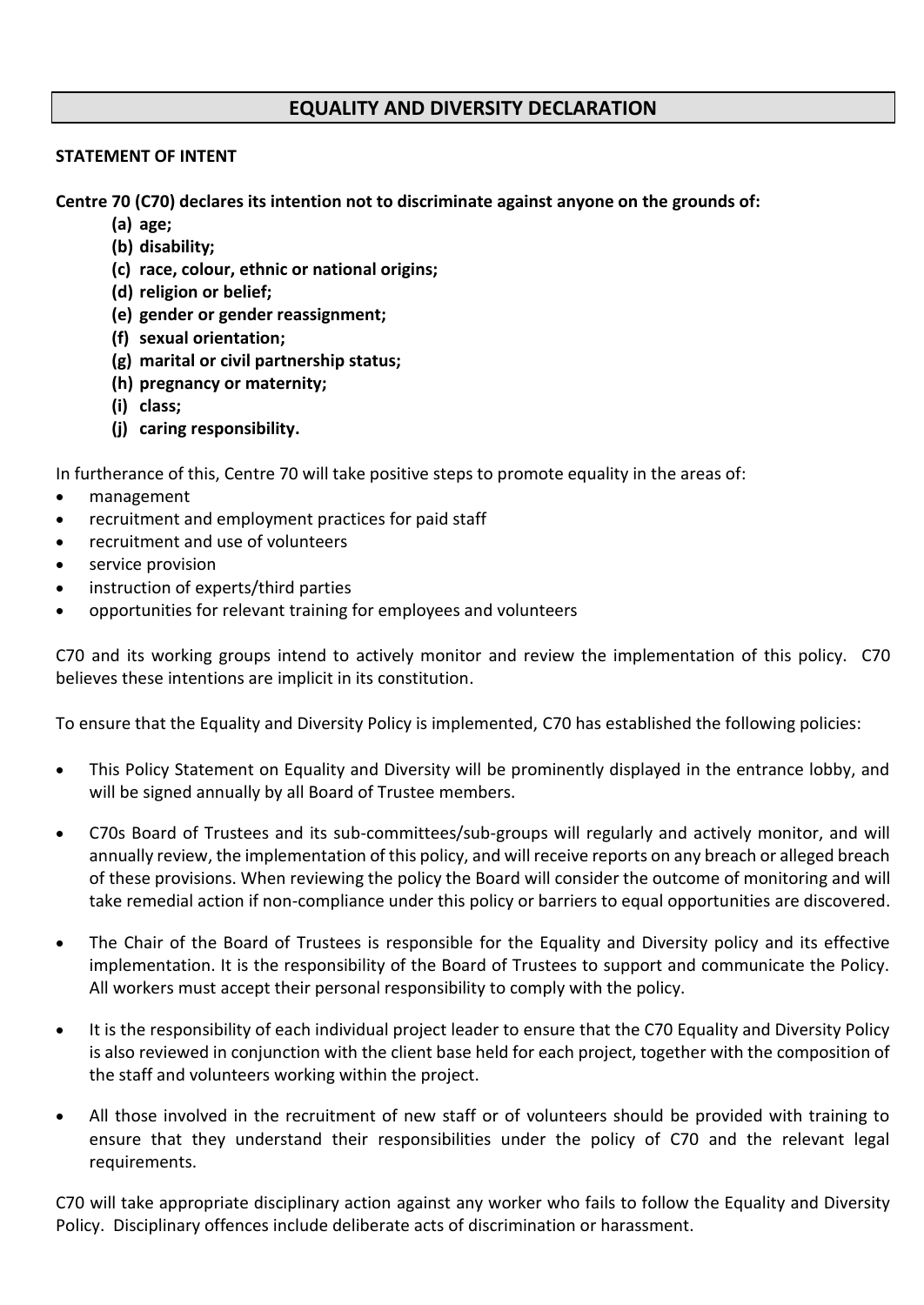#### **POST TITLE**

Principal Housing Solicitor

#### **RESPONSIBLE TO**

Director, Head of Advice and Centre 70 Board of Trustees

#### **JOB PURPOSE**

To supervise and provide a legal housing advice and advocacy service.

#### **DUTIES AND RESPONSIBILITIES**

- To provide advice, casework and represent clients on range of problems in the area of housing law including homelessness, disrepair and possession claims.
- To supervise & ensure that the office is managed to meet the standards set by the Solicitors Regulation Authority having particular regard to the "SRA Standards and Regulations guidance for the not for profit sector".
- To work under a Legal Aid contract including making applications for legal aid and using CCMS
- To be the Housing Supervisor meeting LAA requirements and to undertake supervision of other team members and to self-supervise.
- To develop, maintain and update literature and effective learning activities, training material, information sheets, leaflets, advice packs, referral lists and advice centre information resources.
- To be responsible for the management of your own caseload, to be aware of time limits involved and work within the available resources.
- To maintain case records and information including inputting of details on case management system.
- To keep abreast of all developments in legislation, case law and policy relevant to the work of the post and advice centre.
- To be alert at all times to the social policy implications of issues presented by clients and take appropriate action to influence social policy in regard to these issues.
- To maintain a current Practice Certificate (certificate paid for by Centre 70).
- To ensure work complies with the standards of Lexcel quality mark.
- To take responsibility, and work with the Billing Worker and Accountant, to ensure that all procedures for claiming and administering housing billing work, including Legal Aid for litigation purposes, are fully adhered to and that disbursements and costs are claimed as appropriate and ensure prompt billing.
- To meet agreed billing targets.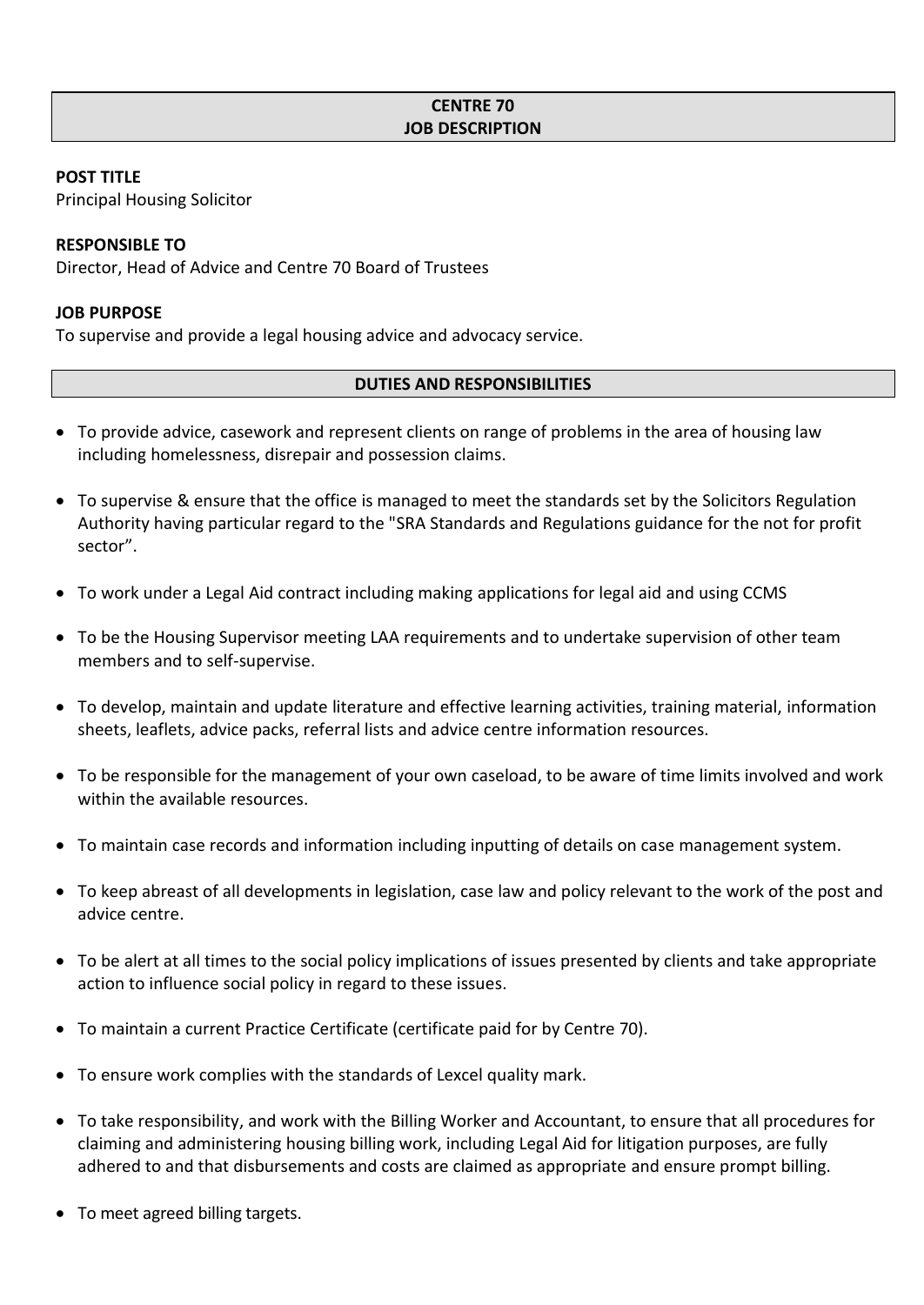- To be self-servicing in typing and responsible for own word processing.
- To collect and collate outcome data, feedback and impact and maintain statistical records.
- To report on the work to the Board of Trustees as required.
- To attend relevant training courses and ensure that training requirements of LAA and Law Society are met.
- To attend necessary Housing Law Practitioner meetings.
- To work within and implement where appropriate C70s policies and procedures including: Confidentiality Policy; Equality and Diversity Policy; Safeguarding; IT Security and Data Protection Policy.
- To work within the policies and procedures set out in C70s Office Handbook, Office Manual, Strategic Plan and other relevant policies.
- To contribute to the monitoring, evaluation and development of the Advice Centre's service delivery policy.
- To work closely with other agencies as appropriate.
- To promote the service to partners and agencies.
- To attend C70 and external meetings as appropriate.
- In addition to the tasks and duties listed in this job description to undertake such duties as may be identified and which are generally compatible with the functions of the post.

#### **TERMS AND CONDITIONS**

**F/T Salary (35 hrs): £ 39,700+ Negotiable**

**Hours: 35 hr pw. Open to work part time**

**Location: Remote working or office or hybrid. This post would suit someone who does not live locally as the requirement to attend the office will be once a month minimum.**

**Term: Permanent subject to funding and performance.**

**Overtime: Taken as time off in Lieu (TOIL)**

**Holidays: 28 days per annum excluding bank holidays (plus additional special days between Christmas and New Year and Friday before the August bank holiday). 1 additional day for every complete year of service up to a maximum of 33 days per annum**

**We encourage flexible working including working from home. We strive to have good working conditions and that is reflected in the high level of staff retention and those that have returned to work at C70.**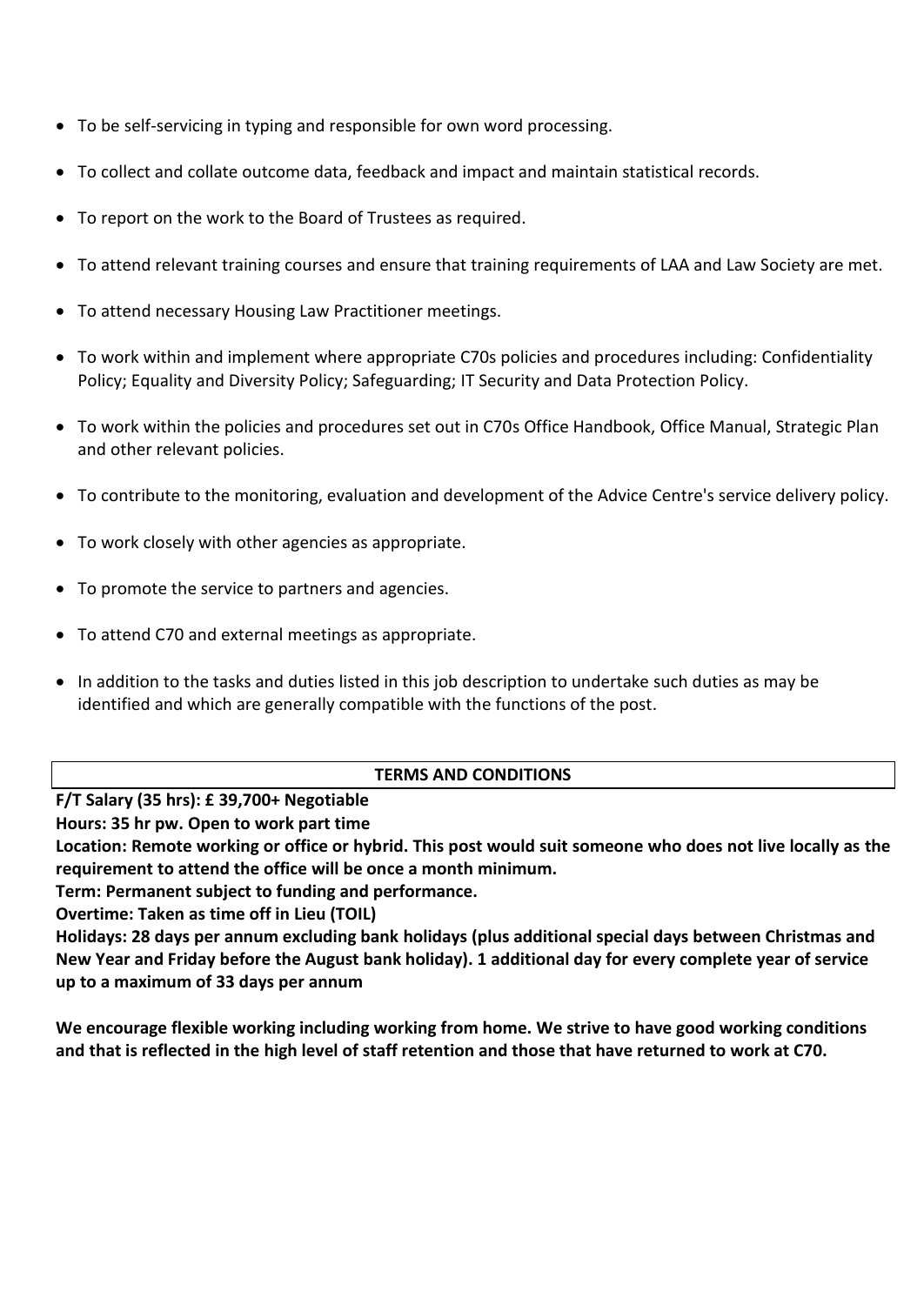#### **PERSON SPECIFICATION**

Below are the required skills and experiences for this post. Please ensure you include evidence of these criteria in your application, particularly in your personal statement.

#### **1. Experience**

|    | a. At least two year's full time equivalent experience of Housing Law casework including a   | Essential |
|----|----------------------------------------------------------------------------------------------|-----------|
|    | varied caseload across Housing Law issues                                                    |           |
|    | b. Ability to manage a varied caseload                                                       | Essential |
| c. | Ability to draft appropriate documentation in all areas and procedures of Housing Law        | Essential |
| d. | Housing casework representation                                                              | Desirable |
| e. | Running and supervising a Legal Housing Team                                                 | Desirable |
| f. | Experience of working under a Legal Aid contract including making applications for legal aid | Essential |
|    | and familiarity with CCMS                                                                    |           |
| g. | Meet LAA Housing Contract Supervisor Standard                                                | Essential |
| h. | Billing housing work                                                                         | Essential |
|    | Experience of ongoing compliance to meet LEXCEL or SQM                                       | Desirable |
| j. | Experience of working in the voluntary sector                                                | Desirable |
| k. | Experience of training and supporting paralegals                                             | Desirable |

#### **2. Skills and knowledge**

| а. | Motivated and accustomed to having a high level of personal accountability                    | Essential |
|----|-----------------------------------------------------------------------------------------------|-----------|
|    |                                                                                               |           |
| b. | Ability to work independently with a proven ability to prioritise work and to meet deadlines  | Essential |
| c. | Ability to work well under pressure without compromising standards                            | Essential |
| d. | Good listening skills and the ability to relate and communicate effectively with a variety of | Essential |
|    | audiences, including colleagues, clients and third parties, verbally and in writing           |           |
|    | e. Ability to produce Housing information sheets and other information resources              | Essential |
| f. | Ability to organise and deliver training                                                      | Essential |
| g. | Ability to train and support paralegals                                                       | Essential |
| h. | Ability to liaise and work effectively in partnership with a wide range of stakeholders       | Essential |
| i. | Understanding of housing problems and commitment to identify social policy implications of    | Essential |
|    | issues presented and take appropriate action to influence social policy                       |           |
| j. | The ability to put in place and maintain effective systems for monitoring service outcomes    | Essential |
|    | and write reports internally/externally                                                       |           |
| k. | Ability to be self-servicing and manage most of your own typing, filing and own general       | Essential |
|    | admin needs                                                                                   |           |
| I. | Ability to use computer and information technology including case management information      | Essential |
|    | systems and proficient in Microsoft operating systems (Word, Excel, and Office).              |           |

#### 3. **General**

| a. Qualify to hold a Practising Certificate                                                                                                                                                                  | Essential |
|--------------------------------------------------------------------------------------------------------------------------------------------------------------------------------------------------------------|-----------|
| b. A clear commitment to and understanding of equality and diversity in relation to service<br>provision and management. Sensitivity to cultural differences, and the ability to work in<br>diverse settings | Essential |
| c. A commitment to ongoing professional development                                                                                                                                                          | Essential |
| d. Second language                                                                                                                                                                                           | Desirable |

**Unpaid Work** - Where experience is stipulated, equal weight will be attached to experience gained whether in a paid or unpaid capacity.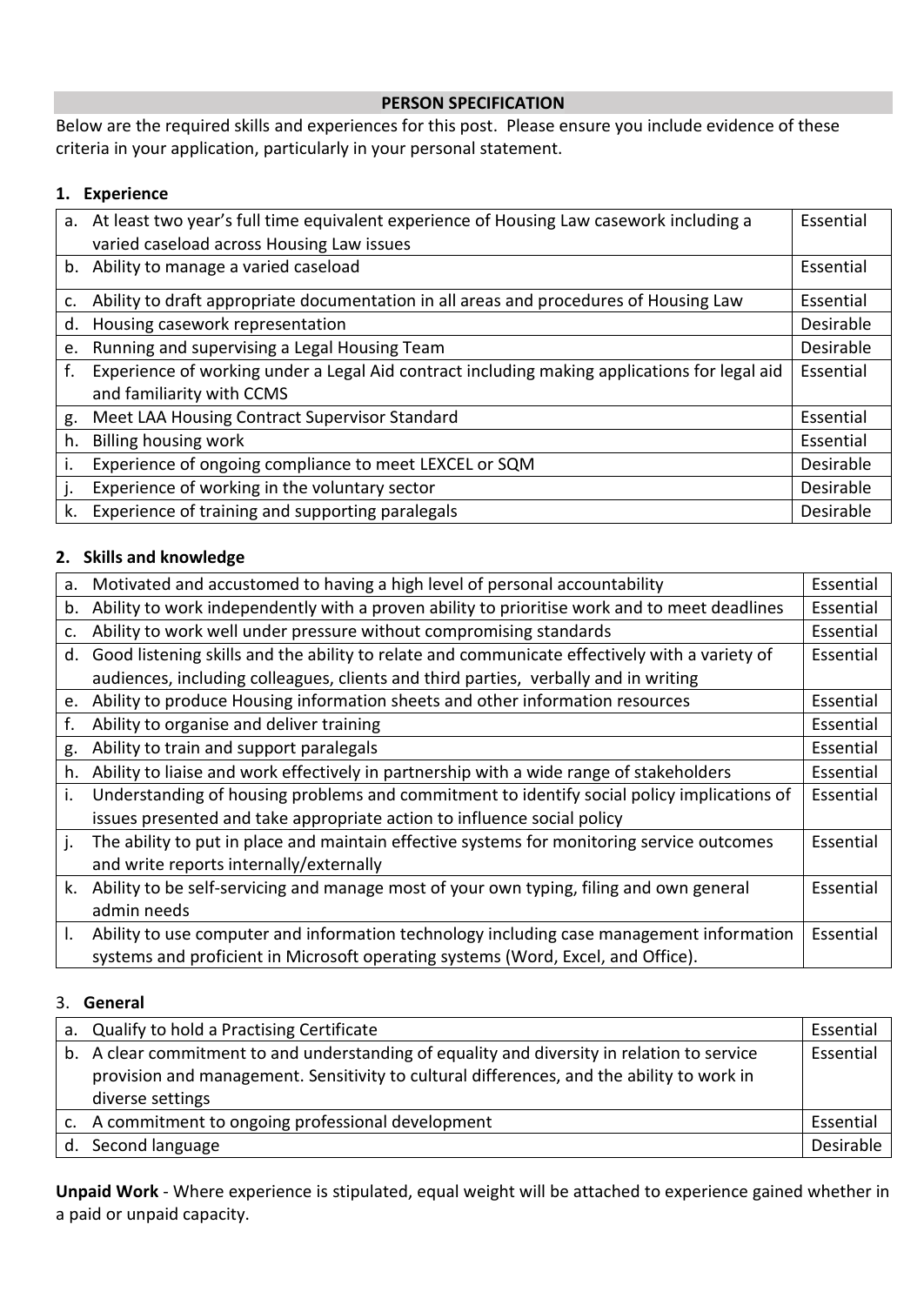# CENTRE 70 APPLICATION FOR EMPLOYMENT *SUPPLEMENTARY FORM*

#### **STRICTLY CONFIDENTIAL**

**This part of the form will be detached before the shortlisting process is undertaken**

### **EQUALITY AND DIVERSITY**

Centre 70 are committed to the active promotion and support of equality, diversity and opportunity both in the way services are delivered and in our role as an employer.

**Centre 70 declares its intention not to discriminate against anyone on the grounds of age, disability, race, colour, ethnic or national origins, religion or belief, gender or gender reassignment, marital or civil partnership status, pregnancy or maternity, class, sexual orientation or caring responsibility.**

Individuals are selected and promoted on the basis of their merits and abilities for a post.

All applicants who are disabled and meet the essential criteria will be offered an interview.

We monitor the gender, age, ethnic origin and disabilities, and sometimes other information, of job applicants to help determine if our equality and diversity policy is effective. You are asked, therefore, to provide the information outlined below. The personal information will not be made available to the shortlisting panel.

This information will only be used to monitor Centre 70's Equality and Diversity policy and will be treated confidentially.

#### **APPLICATION DETAILS (Please write in BLACK INK or type)**

Title (Mr/Mrs/Ms/Miss/Dr) *(Indicate as applicable)* Surname/Family Name:

First Names: Previous Surname/Family Name:

Address: Post code

Telephone number where you can be contacted:

Daytime: Evening:

E-mail address: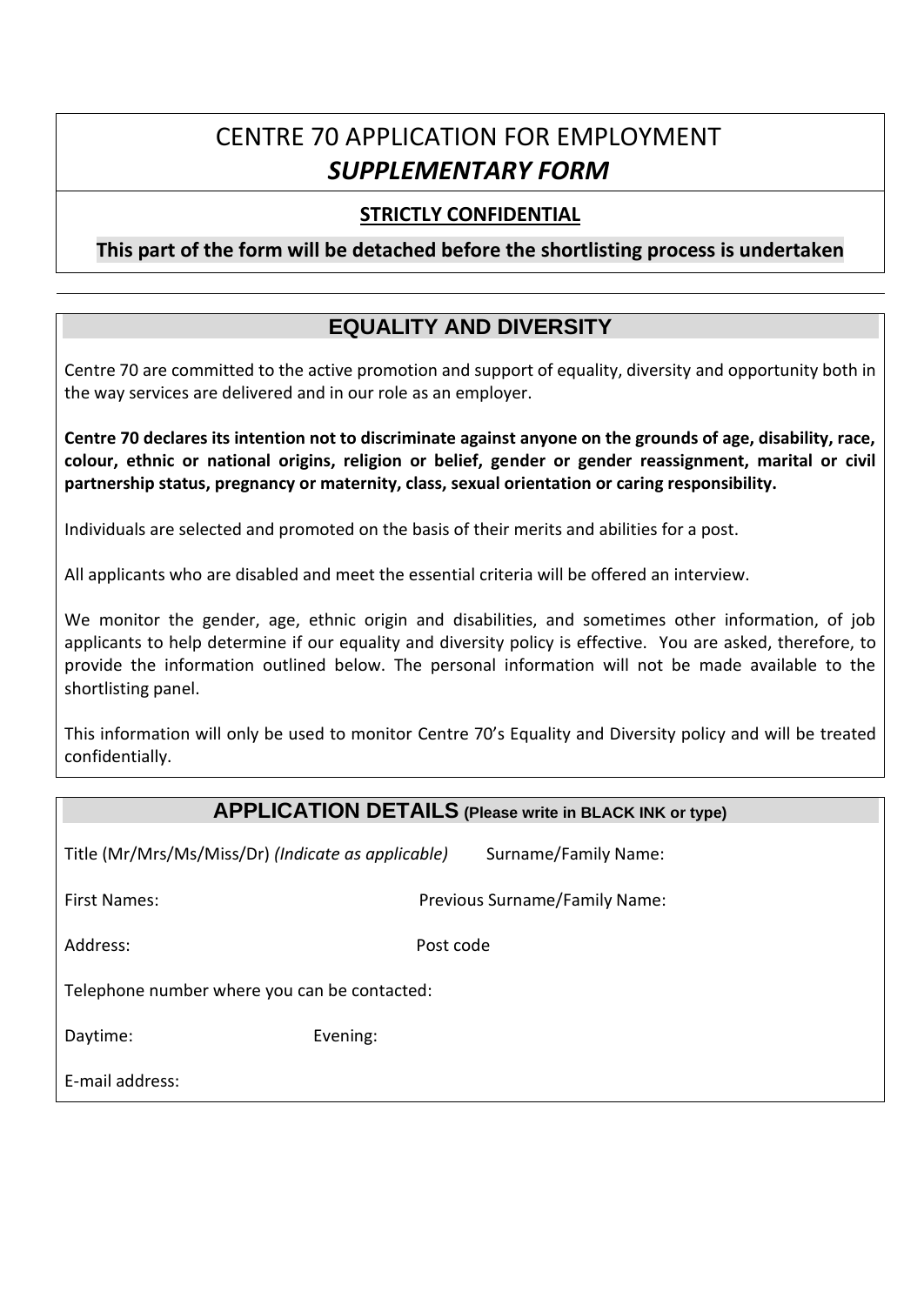#### *EQUALITY AND DIVERSITY MONITORING*

# **PLEASE TICK OR COMPLETE THE APPROPRIATE BOXES. PLEASE LEAVE BLANK IF YOU PREFER NOT TO ANSWER ANY QUESTION GENDER:** Male: | | Female: | Other (please specify) *ETHNIC GROUP:* Which of the following best describes your ethnic origin: **ASIAN OR ASIAN BRITISH: WHITE:** Indian British Pakistani: Il existenti in the late of the late of the late of the late of the late of the late of the late of the late of the late of the late of the late of the late of the late of the late of the late of the late of the Bangladeshi:  $\begin{vmatrix} \cdot & \cdot & \cdot \\ \cdot & \cdot & \cdot \\ \cdot & \cdot & \cdot \end{vmatrix}$  Any other White background Any other Asian background: *(please specify)*: .............…………..... *(please specify)*:.................................... *MIXED: BLACK OR BLACK BRITISH:* White and Black Caribbean Caribbean: White and Black African African: White and Asian Any other Black background Any other Mixed background *(please specify)*:.................................... *(please specify)*:.................................... *CHINESE* **ANY OTHER ETHNIC GROUP SEXUALITY:** Heterosexual Gay/Lesbian | Other *GENDER RE-ASSIGNED* No | Yes **RELIGION AND BELIEF** Christian (all )  $\begin{vmatrix} \cdot & \cdot & \cdot \\ \cdot & \cdot & \cdot \\ \cdot & \cdot & \cdot \end{vmatrix}$  Hindu  $\begin{vmatrix} \cdot & \cdot & \cdot \\ \cdot & \cdot & \cdot \\ \cdot & \cdot & \cdot \end{vmatrix}$  Buddhist Sikh | Jewish | None | Other………………………… **MARITAL STATUS** Married/cohabiting | Single | Separated | Divorced | Widowed

*DISABILITY:* Do you have any specific requirements that will help you in the recruitment/selection process requiring specific provision? YES / NO \*If yes, please specify:(\*delete as applicable)

**DISABILITY** Not considered disabled  $\begin{vmatrix} \cdot & \cdot & \cdot \\ \cdot & \cdot & \cdot \\ \cdot & \cdot & \cdot & \cdot \end{vmatrix}$  Sensory  $\begin{vmatrix} \cdot & \cdot & \cdot & \cdot \\ \cdot & \cdot & \cdot & \cdot \\ \cdot & \cdot & \cdot & \cdot \end{vmatrix}$ 

Learning  $\|\cdot\|$  Mental Health  $\|\cdot\|$  Cognitive  $\|\cdot\|$  Unknown  $\|\cdot\|$  Other…...................

*WHERE DID YOU HEAR ABOUT THE VACANCY:*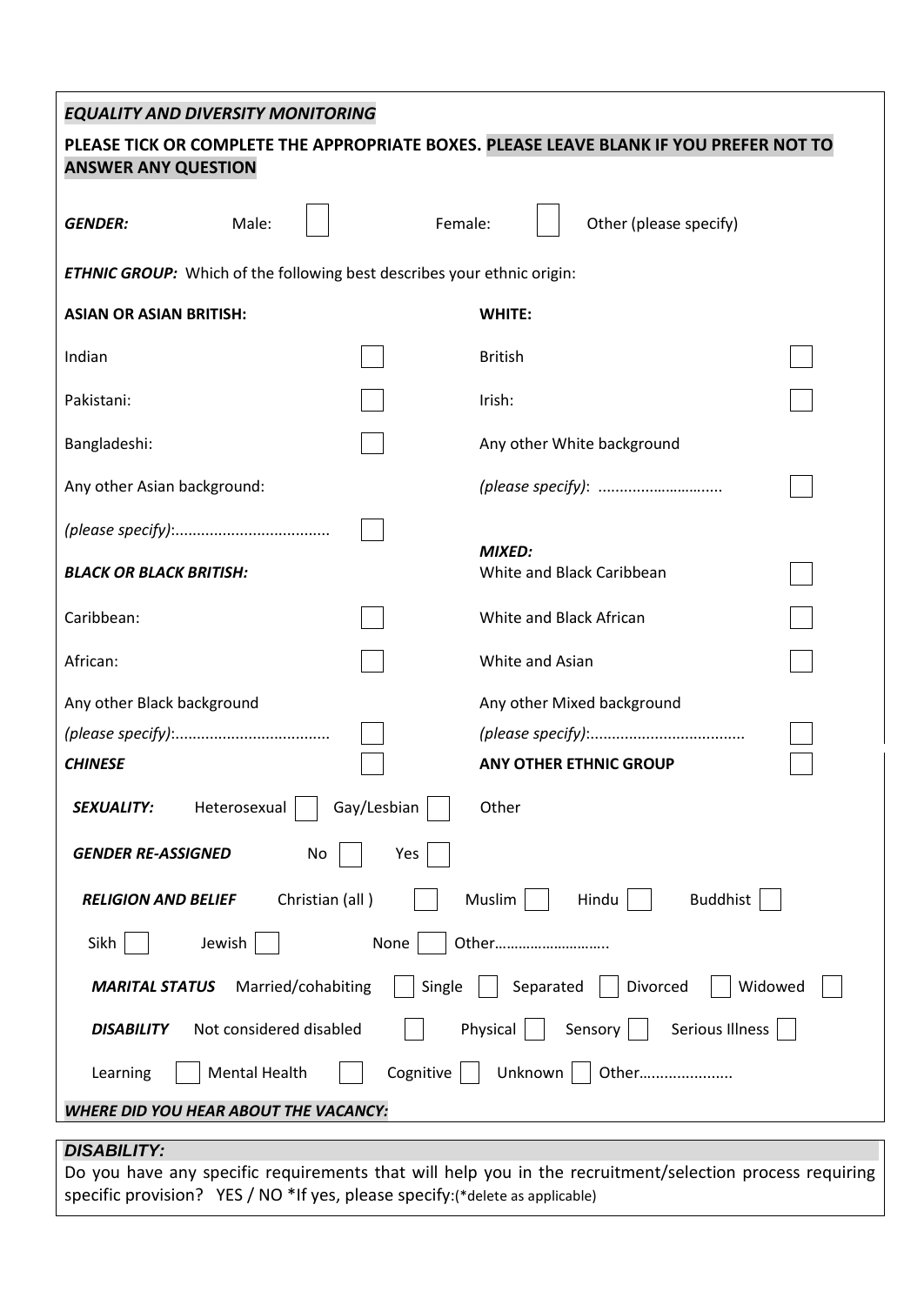#### *CONVICTIONS:*

All application forms are scrutinised with the aim of putting the interests and protection of young and vulnerable people first.

Because you will have access to vulnerable people, we will carry out Disclosure and Barring Service checks. Please confirm whether or not you have any unspent criminal convictions or spent convictions that are relevant and should be declared. The amendments to the Exceptions Order 1975 (2013) provide that certain spent convictions and cautions are 'protected' and are not subject to disclosure to employers, and cannot be taken into account. Guidance and criteria on the filtering of these cautions and convictions can be found on the Disclosure and Barring Service website [www.gov.uk/government/news/disclosure-and-barring](http://www.gov.uk/government/news/disclosure-and-barring-service-filtering)[service-filtering](http://www.gov.uk/government/news/disclosure-and-barring-service-filtering) *.* If you would like further details of the Rehabilitation of Offenders Act (including when convictions become spent and those spent convictions that still need to be declared) please check [www.gov.uk/dbs](http://www.gov.uk/dbs) .

Have you ever been convicted of any offence or are there any proceedings pending against you which need to be declared?

YES / NO<sup>\*</sup> If yes, please provide details on a separate sheet.

Are you aware of any police enquiries undertaken following allegations against you which may have a bearing on your suitability for this post which should be declared?

YES / NO \* If yes, please provide details on a separate sheet (\*delete as applicable)

#### *WORK PERMIT:*

Section 8 of the Asylum and Immigration Act 1996 requires all employers in the UK to make basic document checks on every person they intend to employ (i.e. before the person begins working, which we will do if you are offered the post). Employing someone who is not legally entitled to work is a criminal offence. More information on the requirements can be found on the Home Office Website [www.ind.homeoffice.gov.uk](http://www.ind.homeoffice.gov.uk/) Are you required to have a work permit? YES/NO\* If yes do you have a permit? (\*delete as applicable)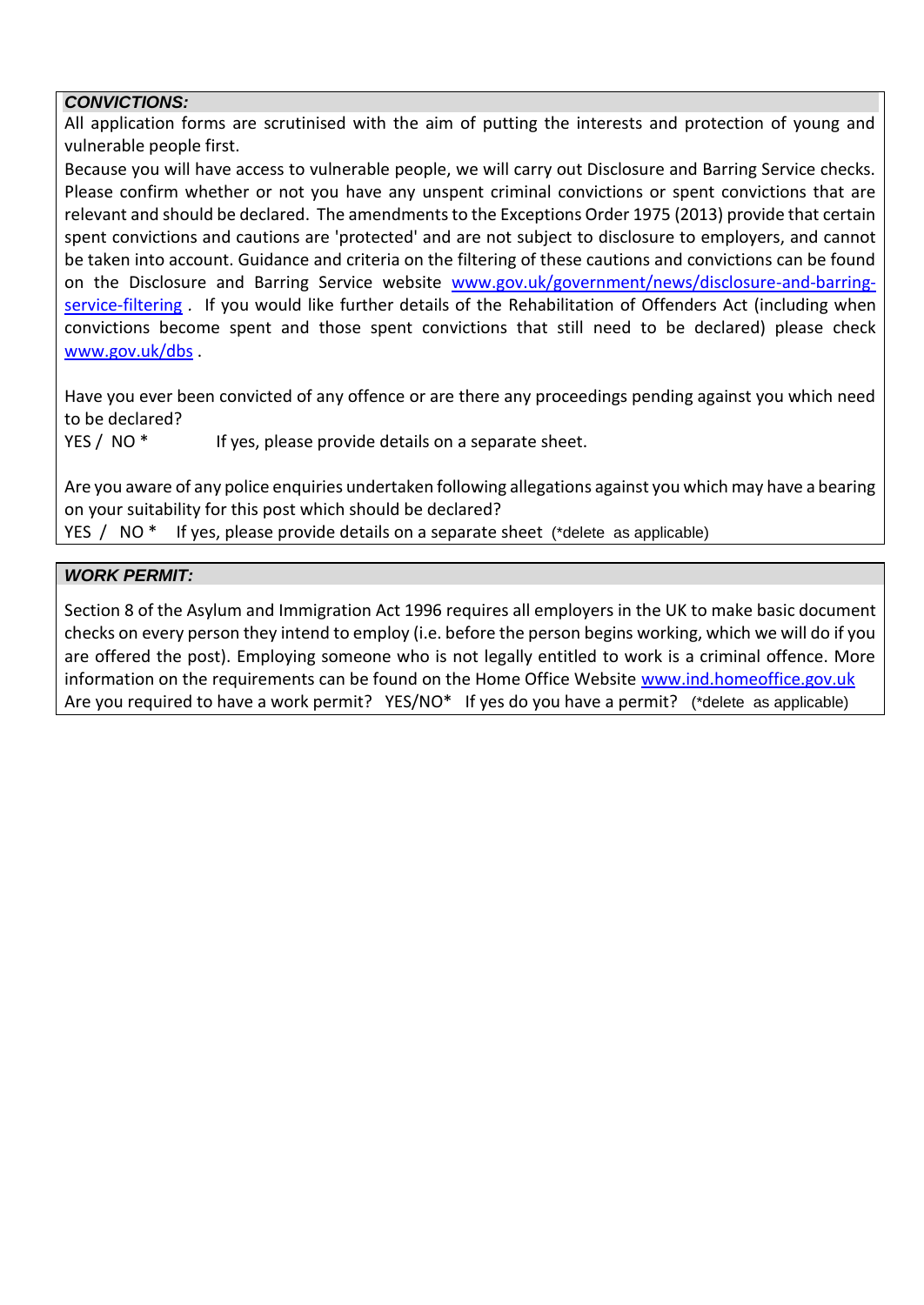#### *DECLARATION:*

In accordance with the Data Protection, see privacy notice attached, I give my consent for the information contained in this form, including any defined as "sensitive personal data", to be processed in accordance with the policies of C70 for the purposes of recruitment and employment. I understand that if I am appointed, this application form will form part of my personal file and that if I am not appointed it will be destroyed after a reasonable period.

I confirm the information I have supplied is, to the best of my knowledge, true and accurate and I am legally entitled to work in the UK. I understand that deliberate misrepresentation or omission of factual information may lead to dismissal/legal action.

Where the post is a senior management post, you confirm you are not disqualified from holding the position under the Charity Commission rules. [https://www.gov.uk/guidance/automatic-disqualification](https://www.gov.uk/guidance/automatic-disqualification-rules-for-charity-trustees-and-charity-senior-positions)[rules-for-charity-trustees-and-charity-senior-positions](https://www.gov.uk/guidance/automatic-disqualification-rules-for-charity-trustees-and-charity-senior-positions)

**I certify that the stated information on this application form and in any document supporting my application is correct and complete, and that any misleading statements may be sufficient for cancelling any agreements made.**

Signature: ......................................................................

Date: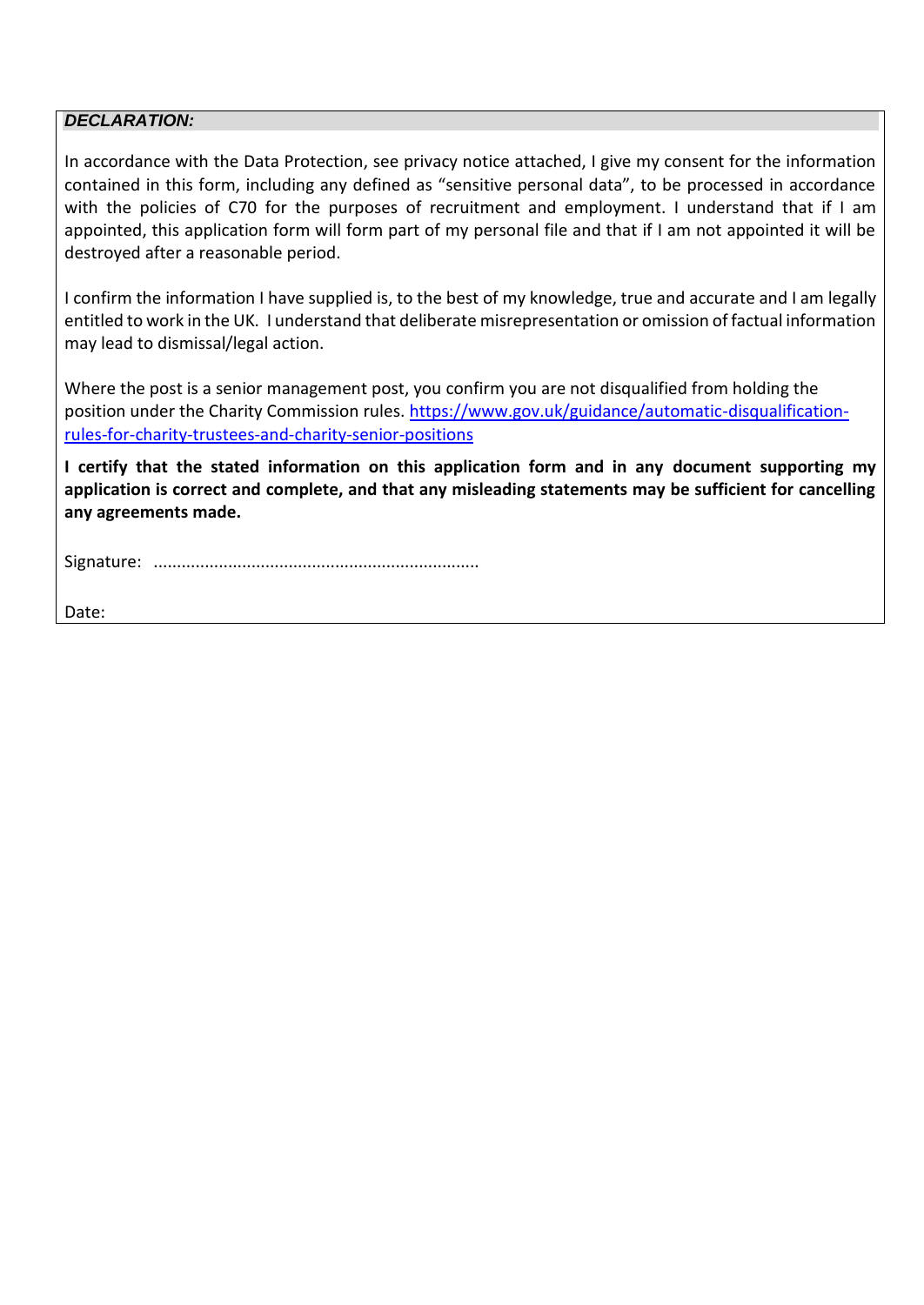# **CENTRE 70 APPLICATION FORM**

**46 KNIGHTS HILL, LONDON SE27 0JD Tel: 020 8670 0070 Fax: 020 8761 3255**

**[www.centre70.org.uk](http://www.centre70.org.uk/)**

**E-mail: [recruitment@centre70.org.uk](mailto:recruitment@centre70.org.uk)**

Please complete in type or in black pen in block capitals.

**Closing date: Rolling until appoint** 

#### **APPLICATION FOR APPOINTMENT AS HOUSING SOLICITOR**

#### **Referees:**

Please give the name and address of your present or most recent employer and one other person who knows you well. References will only be taken up on appointment.

|                | 1. Your present or last employer: | 2. Your other referee: |  |
|----------------|-----------------------------------|------------------------|--|
| <b>Name</b>    |                                   | <b>Name</b>            |  |
| <b>Address</b> |                                   | Address                |  |
|                |                                   |                        |  |
|                |                                   |                        |  |
|                |                                   |                        |  |
| Email          |                                   | Email                  |  |
| Relationship   |                                   | Relationship           |  |

Are you related to any employee, member of the Board of Trustees or in any other way associated with Centre 70?

| <b>NO</b> | Yes, describe nature of |  |
|-----------|-------------------------|--|
|           | relationship            |  |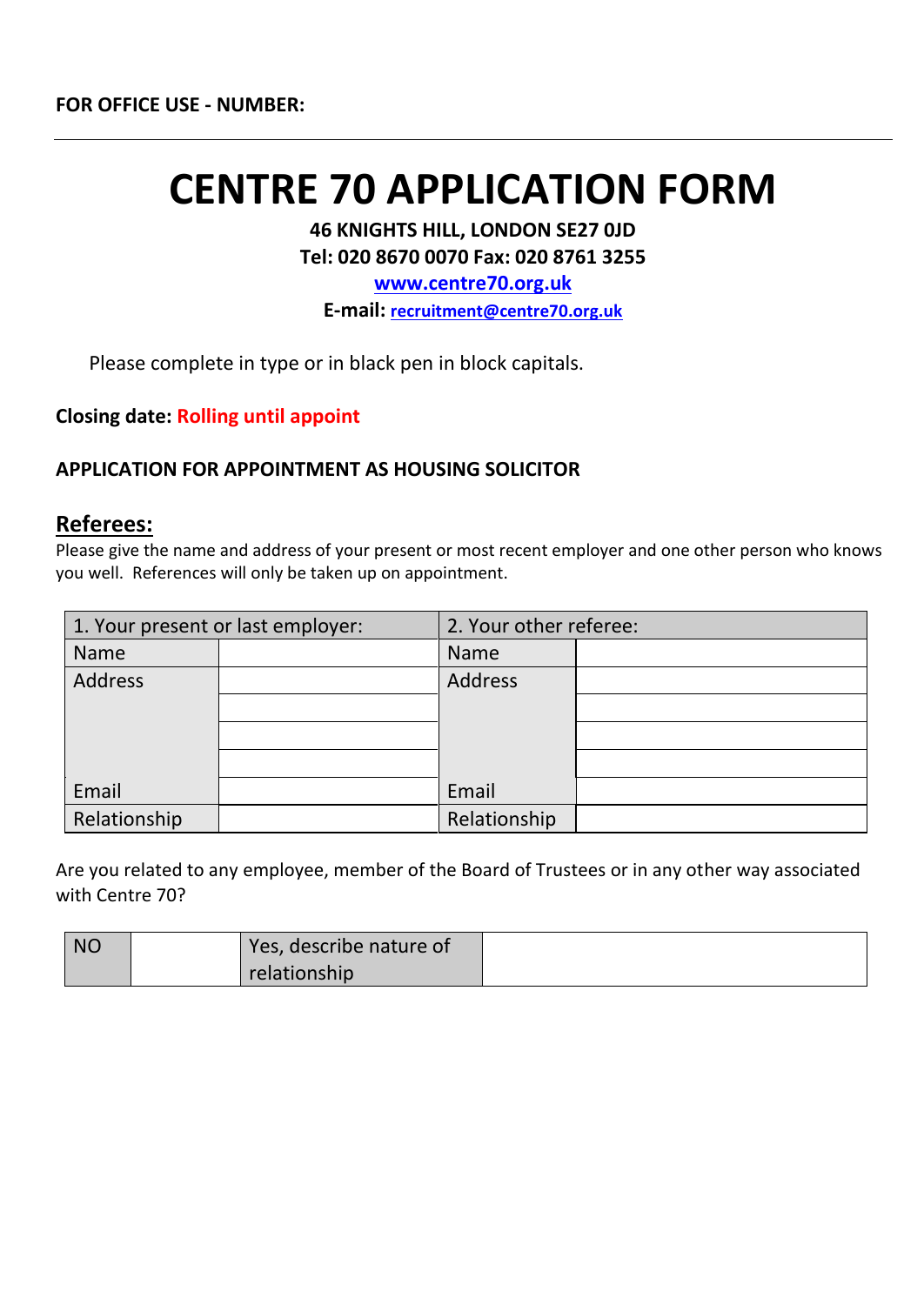## **Section 1 - Employment History (most recent job first)**

#### **PLEASE ALSO PROVIDE DETAILS OF ANY GAPS**

| Name & address of employer | Post held and summary of duties    |                 | Dates |            |
|----------------------------|------------------------------------|-----------------|-------|------------|
|                            | State if paid and salary or unpaid |                 |       |            |
|                            |                                    | <b>Hours pw</b> | From  | ${\sf To}$ |
|                            |                                    |                 |       |            |
|                            |                                    |                 |       |            |
|                            |                                    |                 |       |            |
|                            |                                    |                 |       |            |
|                            |                                    |                 |       |            |
|                            |                                    |                 |       |            |
|                            |                                    |                 |       |            |
|                            |                                    |                 |       |            |
|                            |                                    |                 |       |            |
|                            |                                    |                 |       |            |
|                            |                                    |                 |       |            |
|                            |                                    |                 |       |            |
|                            |                                    |                 |       |            |
|                            |                                    |                 |       |            |
|                            |                                    |                 |       |            |
|                            |                                    |                 |       |            |
|                            |                                    |                 |       |            |
|                            |                                    |                 |       |            |
|                            |                                    |                 |       |            |
|                            |                                    |                 |       |            |
|                            |                                    |                 |       |            |
|                            |                                    |                 |       |            |
|                            |                                    |                 |       |            |
|                            |                                    |                 |       |            |
|                            |                                    |                 |       |            |
|                            |                                    |                 |       |            |
|                            |                                    |                 |       |            |
|                            |                                    |                 |       |            |
|                            |                                    |                 |       |            |
|                            |                                    |                 |       |            |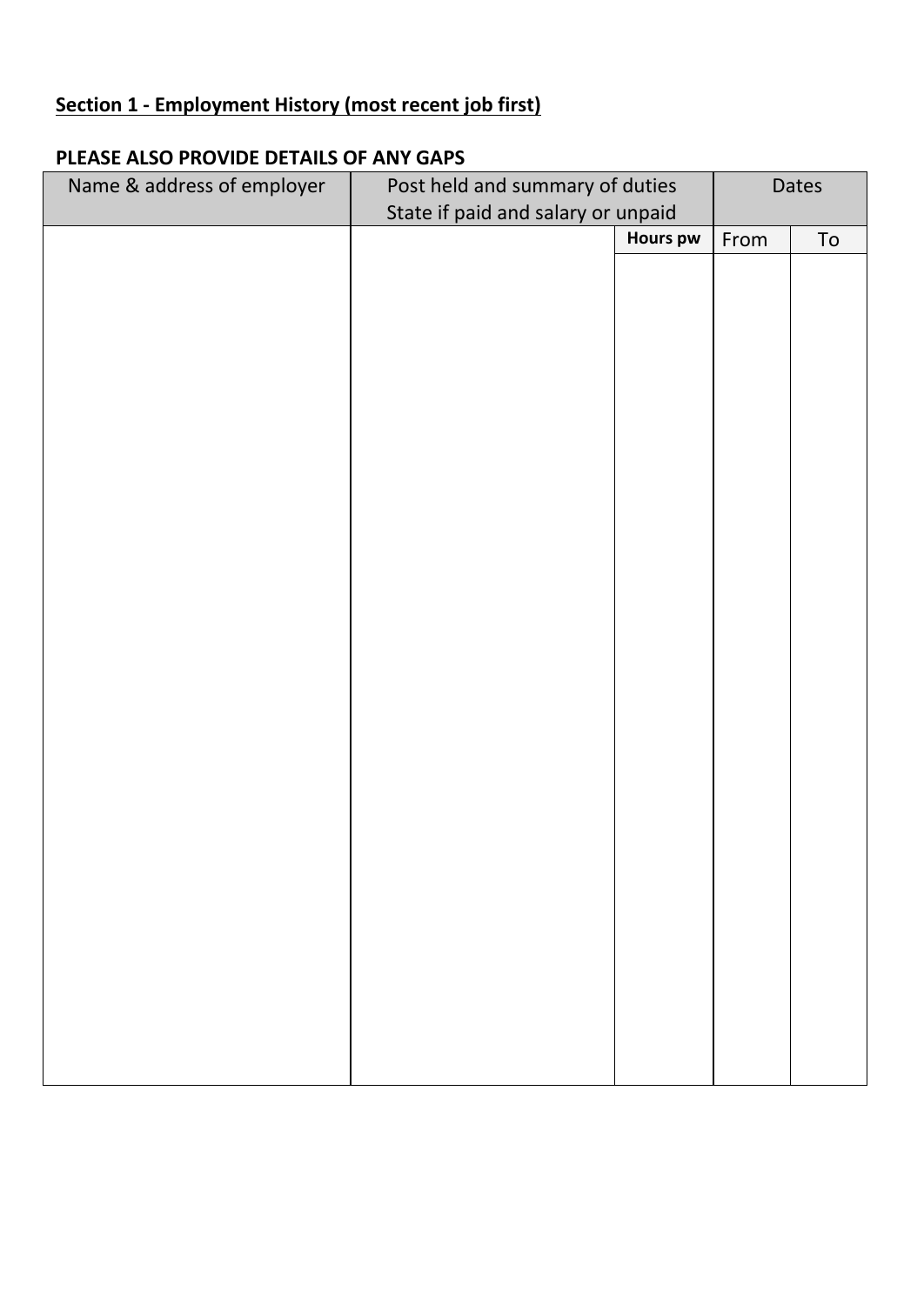# **Section 2 - Education & Training**

| Institution attended/course | Exams & grade and/or description of | <b>Dates</b> |    |
|-----------------------------|-------------------------------------|--------------|----|
| provider                    | course and contents summary         |              |    |
|                             | Include housing specific courses    | From         | To |
|                             |                                     |              |    |
|                             |                                     |              |    |
|                             |                                     |              |    |
|                             |                                     |              |    |
|                             |                                     |              |    |
|                             |                                     |              |    |
|                             |                                     |              |    |
|                             |                                     |              |    |
|                             |                                     |              |    |
|                             |                                     |              |    |
|                             |                                     |              |    |
|                             |                                     |              |    |
|                             |                                     |              |    |
|                             |                                     |              |    |
|                             |                                     |              |    |
|                             |                                     |              |    |
|                             |                                     |              |    |
|                             |                                     |              |    |
|                             |                                     |              |    |
|                             |                                     |              |    |
|                             |                                     |              |    |
|                             |                                     |              |    |
|                             |                                     |              |    |
|                             |                                     |              |    |
|                             |                                     |              |    |
|                             |                                     |              |    |
|                             |                                     |              |    |
|                             |                                     |              |    |
|                             |                                     |              |    |
|                             |                                     |              |    |
|                             |                                     |              |    |
|                             |                                     |              |    |
|                             |                                     |              |    |